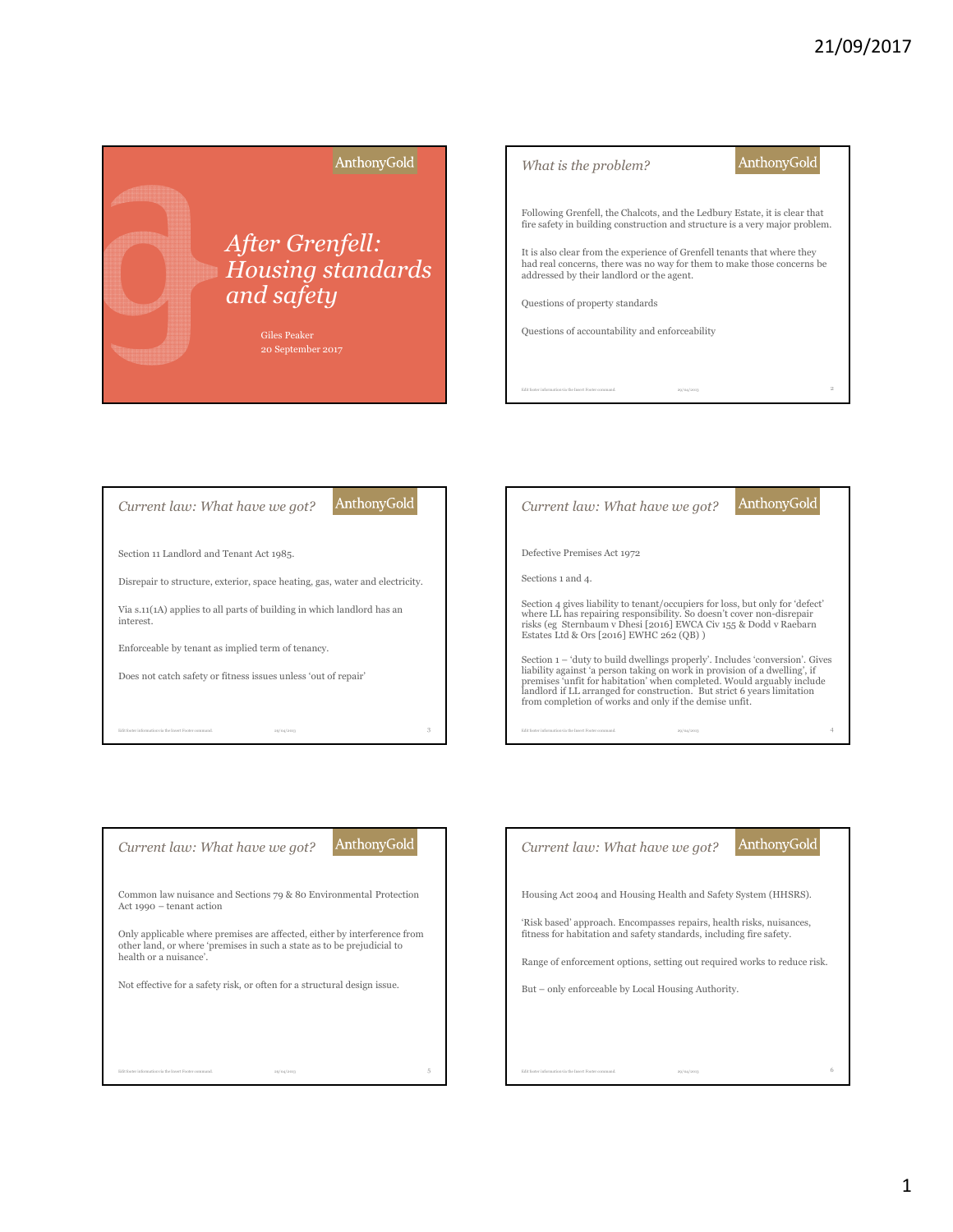

| <i>Issues</i>                                                                                                                                      | AnthonyGold |
|----------------------------------------------------------------------------------------------------------------------------------------------------|-------------|
| No way for tenants to enforce fitness or safety standards to their property<br>or to the building, unless there is relevant disrepair or nuisance. |             |
| HHSRS is more wide ranging, and can encompass fitness and fire safety.                                                                             |             |
| However:                                                                                                                                           |             |
| Completely reliant on Local Authority enforcement practices (generally<br>poor), and                                                               |             |
| Completely useless for Local Authority tenants (and, in practice, all social<br>tenants)                                                           |             |
| Edit footer information via the Insert Footer command.<br>20/04/2013                                                                               |             |





## *Leaseholders*

# AnthonyGold

Works may result in major works charge to leaseholders (depending on lease clauses, works of repair or improvement).

Leaseholders' interests can therefore be directly opposed to those of tenants.

Extent of demise. For example, who owns entrance doors, or windows?

No right of landlord to add fire safety fittings – eg sprinklers – inside demise.

Edit footer information via the Insert Footer command. 29/04/2013 2004/2013

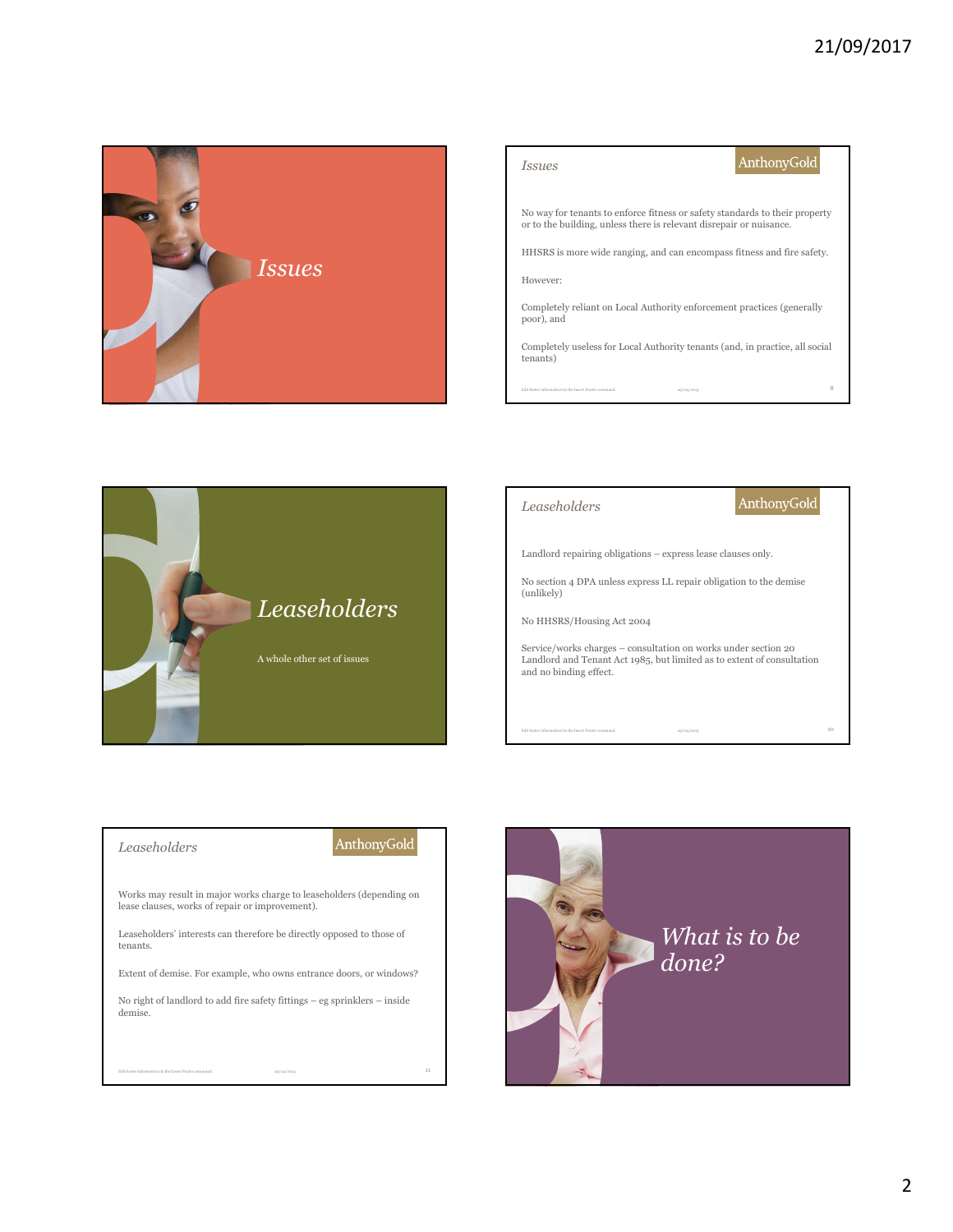





| AnthonyGold<br>Options for reform?                                                                           | <b>AnthonyGold</b><br>Options for reform?                                                                                                                                |
|--------------------------------------------------------------------------------------------------------------|--------------------------------------------------------------------------------------------------------------------------------------------------------------------------|
| Homes (Fitness for Human Habitation and Liability for Housing<br>Standards) Bill - Karen Buck MP, of course. | As currently drafted                                                                                                                                                     |
| Second reading January 2018.                                                                                 | Removes rent limits from section 8 Landlord and Tenant Act 1985 so:<br>Implied terms as to fitness for human habitation.                                                 |
| What does the bill do?                                                                                       | (1) In a contract to which this section applies for the letting of a house for<br>human habitation there is implied, notwithstanding any stipulation to the<br>contrary- |
|                                                                                                              | (a) a condition that the house is fit for human habitation at the<br>commencement of the tenancy, and                                                                    |
|                                                                                                              | (b) an undertaking that the house will be kept by the landlord fit for<br>human habitation during the tenancy.                                                           |
|                                                                                                              | Amended, it will apply to any tenancy of less than 7 years,                                                                                                              |
| 17<br>Edit footer information via the Insert Footer command<br>20/04/2013                                    | Edit footer information via the Insert Footer command.<br>29/04/2013                                                                                                     |
|                                                                                                              |                                                                                                                                                                          |

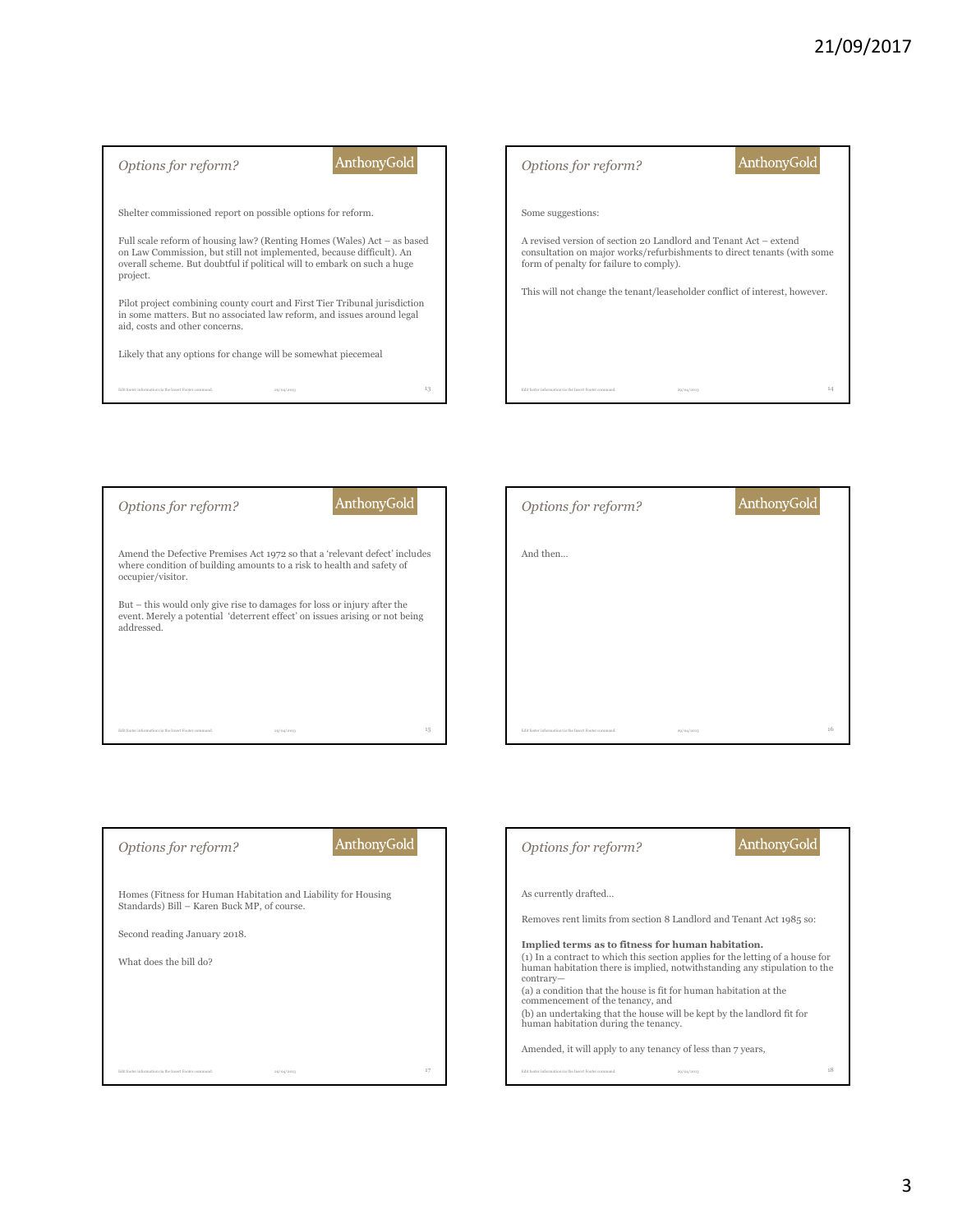| Options for reform?                                                                                                                                                                                                                                                                                                                                                                                                                                                                                                                                                                                                                                                                                                           | <b>AnthonyGold</b> | Options for reform?                                                                                                                                                 | <b>AnthonyGold</b>                                                                                                                  |
|-------------------------------------------------------------------------------------------------------------------------------------------------------------------------------------------------------------------------------------------------------------------------------------------------------------------------------------------------------------------------------------------------------------------------------------------------------------------------------------------------------------------------------------------------------------------------------------------------------------------------------------------------------------------------------------------------------------------------------|--------------------|---------------------------------------------------------------------------------------------------------------------------------------------------------------------|-------------------------------------------------------------------------------------------------------------------------------------|
| Fitness? Existing s.10 L&TA 1985:<br>Fitness for human habitation.<br>In determining for the purposes of this Act whether a house is unfit for human<br>habitation, regard shall be had to its condition in respect of the following matters-<br>repair,<br>stability,<br>freedom from damp,<br>internal arrangement,<br>natural lighting,<br>ventilation.<br>water supply,<br>drainage and sanitary conveniences,<br>facilities for preparation and cooking of food and for the disposal of waste water;<br>and the house shall be regarded as unfit for human habitation if, and only if, it is so far<br>defective in one or more of those matters that it is not reasonably suitable for<br>occupation in that condition. |                    | Amended version<br>(4)<br>(a) after "facilities for preparation and cooking of food and for the<br>amount to a Category 1 hazard under section 2 Housing Act 2004". | Amend section 10, Landlord and Tenant Act 1985 as follows:<br>disposal of waste water" insert "any other matter or matters that may |
| Edit footer information via the Insert Footer command<br>20/04/2013                                                                                                                                                                                                                                                                                                                                                                                                                                                                                                                                                                                                                                                           | 19                 | Edit footer information via the Insert Footer command                                                                                                               | 20<br>29/04/2013                                                                                                                    |



### *Options for reform?*

### AnthonyGold

#### Defences:

(4) The implied covenant shall not be taken to require the lessor-

(a) to carry out works or repairs for which the lessee is liable by virtue of his duty to use the premises in a tenant-like manner, or would be so liable but for an express covenant on his part,

(b) to rebuild or reinstate the premises in the case of destruction or damage by fire, or by tempest, flood or other inevitable accident,

(c) to keep in repair or maintain anything which the lessee is entitled to remove from the dwelling-house,

(d) to carry out works or repairs which, if carried out, would put the lessor in breach of any obligation imposed by statute or subordinate legislation; (e) to carry out works or repairs which require the consent of a superior landlord and which consent has been refused (whether reasonably or otherwise).

Edit footer information via the Insert Footer command. 23 23/04/2013